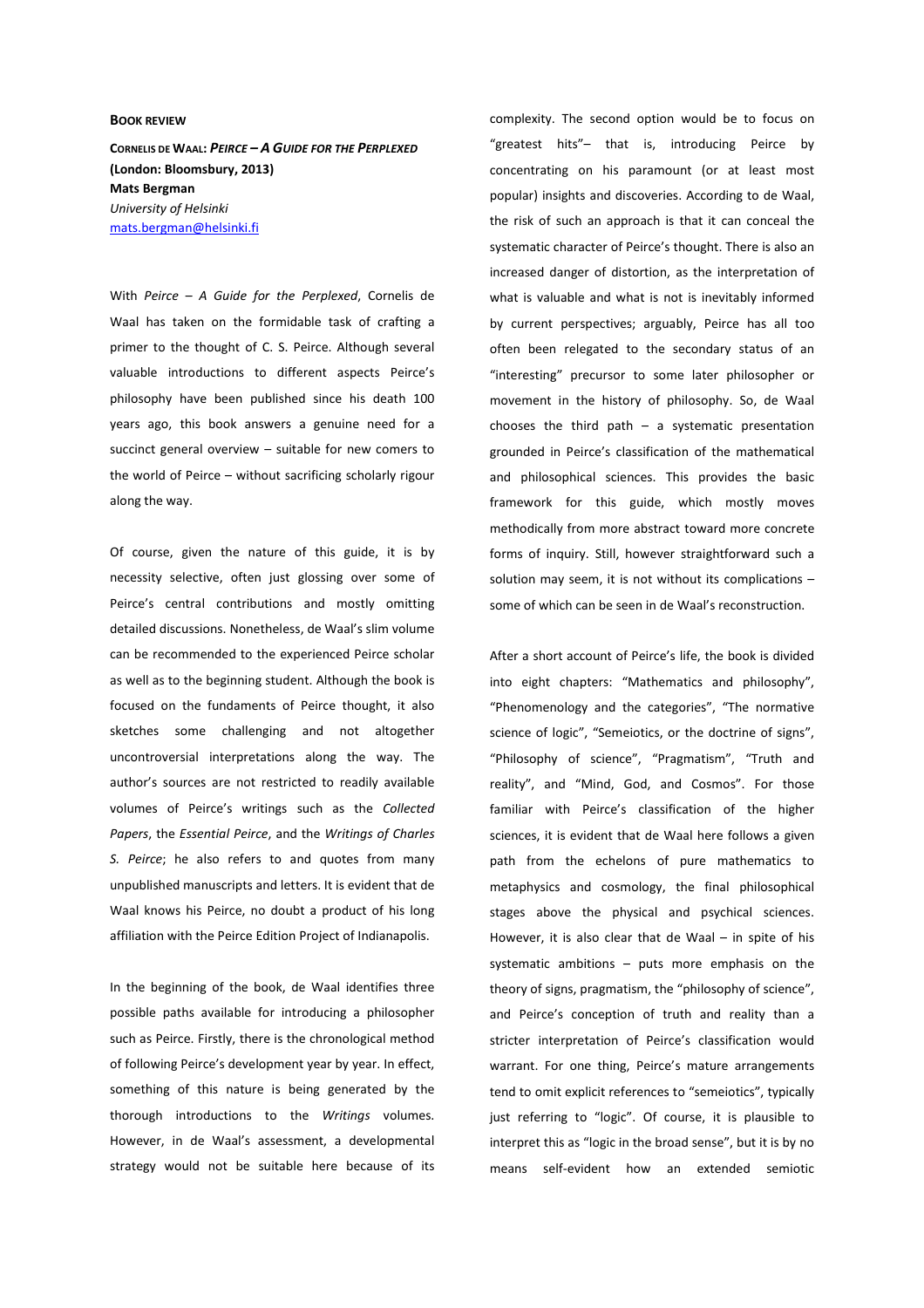conception of logic fits into the hierarchical scheme – which may also explain Peirce's curious reluctance to employ the term in classificatory contexts.

Be that as it may, something of a selective "greatest hits" approach can be detected in parts of de Waal's methodical, top-down reconstruction. This may render his account vulnerable to some of the same criticisms concerning selection that have sooften been levelled at the *Collected Papers*; although by mostly focusing on Peirce's later positions, de Waal does not commit the mistake of trying to cram all of Peirce into an ahistorical system. The classificatory, step-by-step approach seems to work best at the most abstract levels, especially in the explication in the relationship between mathematics and philosophy, in which de Waal's book excels. However, perhaps not surprisingly, the story becomes a lot more complicated when it moves into questions concerning the phenomenological categories and logic, the areas where Peirce did most of his philosophical work for about fifty years. Some things – such as Peirce's mature theory of perception and his logic of vagueness – are largely bypassed. While de Waal's narrative never loses its systematic thread, it is also clear that the full range of Peirce's philosophical interests is not always easily fitted into the classificatory scheme.

This brings us to one of the more controversial aspects of a Peircean arrangement of the sciences. Accepting Peirce's later explanation for his method of classification, de Waal emphasises that it is intended to be a "natural" account of the occupations of scientists, not a formal organisation according to the objects of knowledge or scientific methods. That is, the primary justification for identifying anything as *a* science (in Peirce's broad acceptation) should not be an *a priori* principle, but rather the actual practices of living scientists; a classification such as this should not include any imaginary disciplines, conjured up for the benefit of the system. This is certainly an attractive picture; the only problem is that Peirce does not really practice what he preaches. Even for a sympathetic interpreter, it would be difficult to locate the requisite research communities for Peircean esthetics or phenomenology. One man does not a science make; and whatever the situation may be today, it hardly seems credible to claim that there was a social group of "phaneroscopists" during Peirce's time. Hence, it seems more accurate to say that Peirce's classificatory project identifies possible sciences, informed by the categoreal analysis developed in mathematics and phaneroscopy and Comtean principles of hierarchy. A Peircean can still argue that such disciplines could conceivably occupy a "scientist" for a lifetime, but that hardly qualifies as a classification of actual practices; and in truth, most philosophers following in Peirce's footsteps tend to do work in several of the Peircean sub-disciplines, without even intending to restrict their efforts exclusively to one specialised line of inquiry. The fact that Peirce may have been prophetic in certain respects – the development of semiotics springs to mind – does not alter the fact that there is this basic tension in his purported rationale for classification. This is something that de Waal, perhaps intentionally, ignores; but as the systematic organisation of his guide is rooted in this aspect of the Peircean project, it would arguably have been judicious to take a closer – and maybe more critical – look at Peirce's principles of classification.

Starting at the top of Peirce's classification also entails that the problem of why we inquire in the first place is postponed until the branch of logic Peirce called "rhetoric" or "methodeutic"; in de Waal's book, the sixth chapter on Peirce's "philosophy of science" covers most of this ground. However, while it is true that Peirce was sceptical of "natural history" accounts of logic, it is also a fact that he paid a lot of attention to questions of the roots, the motivations, and the nature of scientific inquiry. Not only is it often difficult to find a satisfactory slot for some of Peirce's better known writings in the

36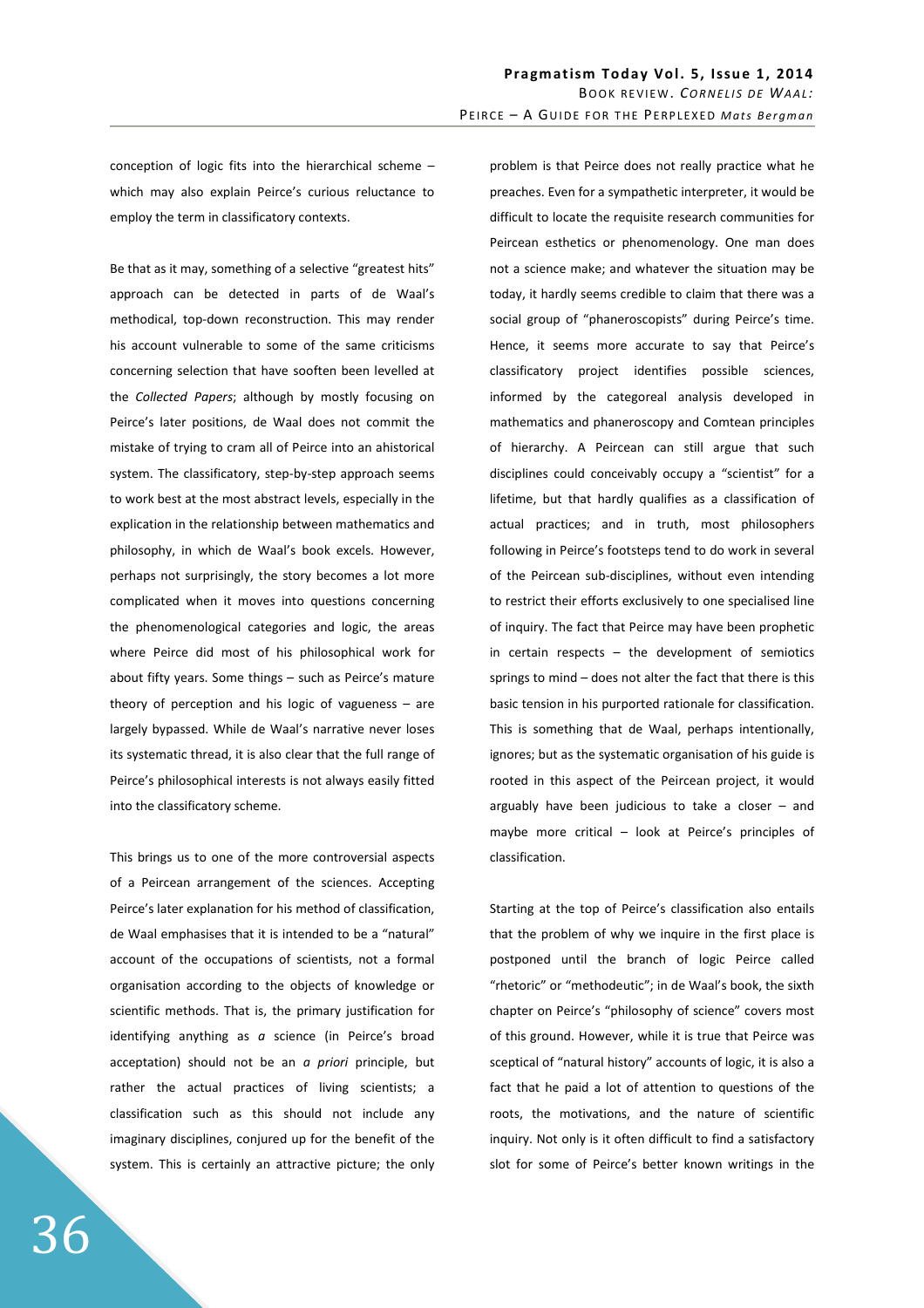classificatory scheme ("The Fixation of Belief", for example); it would also have been possible to introduce Peirce's thought from this point of view – that is, by focusing on his key interest in the practice and logic of social inquiry. If we were to set out from this direction, it would be natural to begin or frame the story with an account of what one might describe as regulative principles of inquiry, such as fallibilism, the critical common-sensist view of doubt and belief, the principle of continuity – even Peirce's oft-ignored anthropomorphism (which de Waal, to his great credit, does discuss). I would even argue that this approach constitutes a fourth - "rhetorical" or "methodeutic" path to the world of Peirce, one suggestively captured in his claim that in philosophy, we "must not begin by talking of pure ideas, - vagabond thoughts that tramp the public roads without any human habitation" (CP 8.112).

By this I do not mean to insinuate that de Waal would have yielded to the temptation of over-systematisation and excessive abstractness – certainly a very real danger when dealing with a philosopher such as Peirce. Quite the contrary: one of the true delights of de Waal's writing is the way he provides appositely down-to-earth explanations of some of the most abstruse conceptions in Peirce's thought without succumbing to debilitating "sops to Cerberus". Adopting a methodeutic starting point would have led to a different book, with some difficulties of its own – but with the possible advantage of providing a better understanding of the motivations behind Peirce's concerns and the prospective scope of his findings. As de Waal points out, Peirce tended to view logical advances as products of actual problem solving. It also might help us make sense of the seemingly incongruous fact that Peirce on the one hand portrays the relationship between the sciences as strictly hierarchical, so that "lower" sciences cannot provide principles to "higher" disciplines, while he on the other hand seems to elevate a metaphysical insight such as the

continuity-thesis of "synechism" to a leading principle of logic. De Waal's solution to this particular dilemma is to place synechism in rhetoric. This seems plausible, but it also raises some interesting questions about the possible primacy of rhetoric/methodeutic in scientific inquiry, which de Waal does not address. At any rate, I would argue that a more substantial, reciprocal give-and-take is going onbetween different levels of philosophical inquiry (and between philosophy and some of the special sciences, and perhaps even between philosophy and mathematics) than Peirce's compartmentalisation, strictly interpreted, appears to permit.

Yet, this does not diminish the value of de Waal's book as an overview of the would-be systematic product of Peirce's multifarious – if not always perfectly methodical – labours. The path that de Waal has chosen is certainly perfectly legitimate, as it is anchored in a structure actually conceived by Peirce. In an introductory volume, it would be very difficult – perhaps almost impossible – to combine it with elegantly with the kind of alternative approach I suggested above. But to get a fuller picture of Peirce's systematic approach, both perspectives may be needed.

I will conclude this review with some minor critical observations. Mostly, de Waal has chosen his Peircean terms wisely, neverwading too far into the quagmires of Peirce's terminological experiments. However, in what appears to be an attempt to find a compromise in one of the ongoing quarrels in the field, he has opted for "semeiotics" rather than "semiotic" or "semeiotic", the two alternatives Peirce mostly uses as names for the theory or doctrine of signs. Although de Waal's choice is understandable and by no means erroneous, this is unlikely to satisfy either of the two warring factions  $$ that is, Peirceans that (following Max Fisch) swear by "semeiotic" as a proper designation and the later semioticians who (following Thomas Sebeok) argue for the superiority of "semiotics". More puzzling, perhaps, is